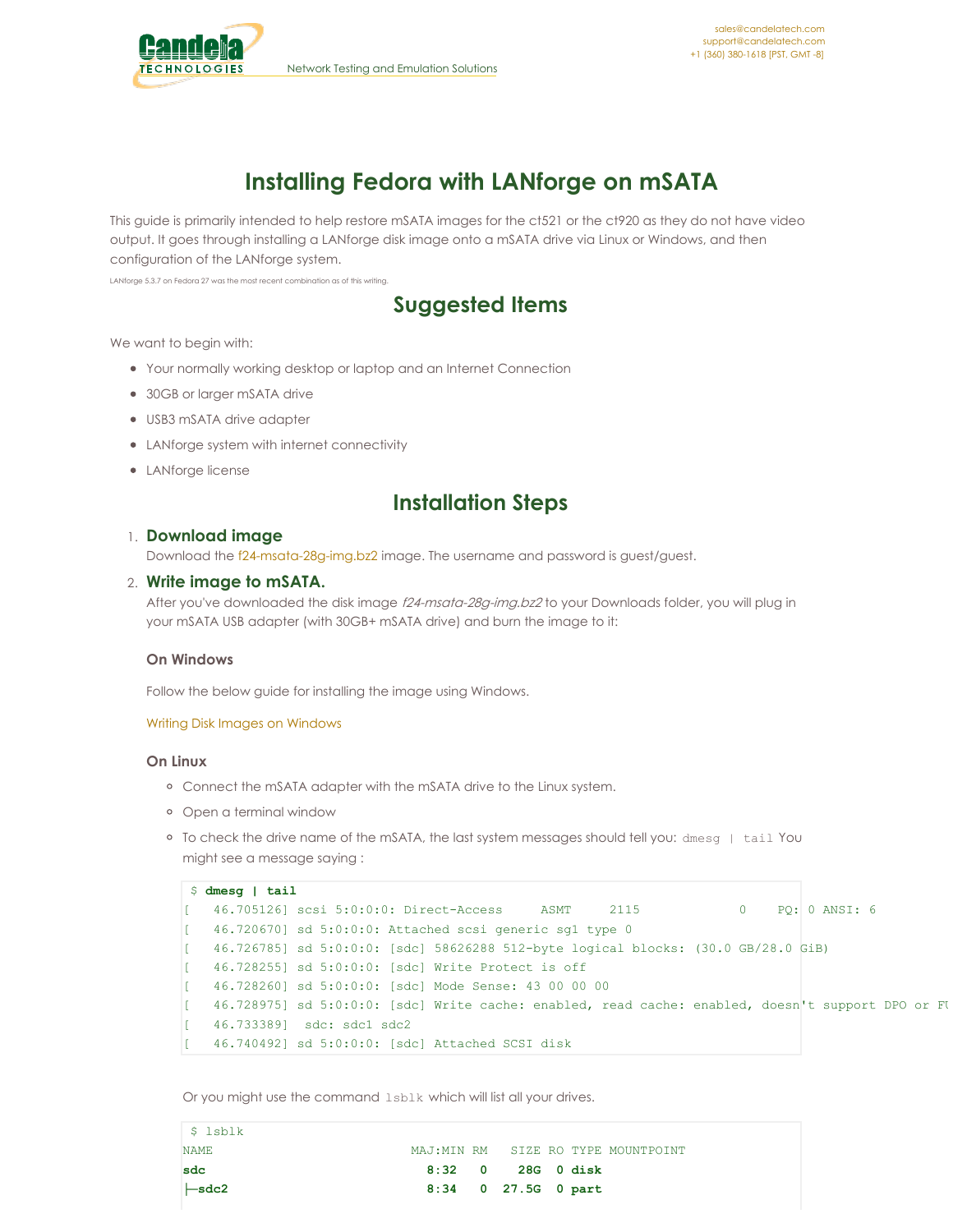| $\parallel$ $\leftarrow$ fedora-root                                     |      | 252:4 0 24.7G 0 lvm     |  |  |
|--------------------------------------------------------------------------|------|-------------------------|--|--|
| $\parallel$ $\blacksquare$ fedora-swap                                   |      | 252:3 0 2.8G 0 1vm      |  |  |
| $\mathsf{\mathsf{L}}$ sdc1                                               | 8:33 | 0 500M 0 part           |  |  |
| sda                                                                      |      | 8:0 0 111.8G 0 disk     |  |  |
| $\ensuremath{\mathsf{L}}$ sda2                                           |      | 8:2 0 111.3G 0 part     |  |  |
| $\leftarrow$ fedora brent--521--2-swap 252:1 0 7.6G 0 lvm [SWAP]         |      |                         |  |  |
|                                                                          |      |                         |  |  |
| $\parallel$ $\blacksquare$ fedora brent--521--2-root 252:0 0 50G 0 lvm / |      |                         |  |  |
| $\sqcup_{\text{sdal}}$                                                   |      | 8:1 0 500M 0 part /boot |  |  |

**For this example, we'll assume your mSATA drive is /dev/sdc**

You can use the dd utility on the command line. **Make sure to replace /dev/sdc with your device!**

```
$ cd ~/Downloads
$ sudo bzcat f24-msata-28g-img.bz2 | dd of=/dev/sdc
```
**Note:** This command can take a while to run (roughly 20-25 minutes on USB 3.0 or 1-2 hours on USB 2.0).

### 3. **Connect mSATA drive.**

Remove the mSATA drive from the USB adapter and place it into the desired system. **Note:** The system will not function correctly if you try to boot off the mSATA while it is in the USB adapter.



The above picture is from a [ct521](http://candelatech.com/ct521a-264-1ac-1n_product.php) system.

#### 4. **Configure LANforge**

Connect to the LANforge system via serial connection and log in.

User/Password: root/lanforge

Configure the LANforge system for internet access.

- o Make sure just one ethernet cable is plugged in. For the ct521 system, use the leftmost port.
- Use the command ip l show. One port should show 'UP' as seen below.

```
2: enp2s0: <BROADCAST,MULTICAST,UP,LOWER_UP> mtu 1500 qdisc mq state UP mode DE0
      link/ether 00:0d:b9:44:6f:40 brd ff:ff:ff:ff:ff:ff
```
Use the command dhclient **portname** where portname is the port found above. Example: dhclient enp2s0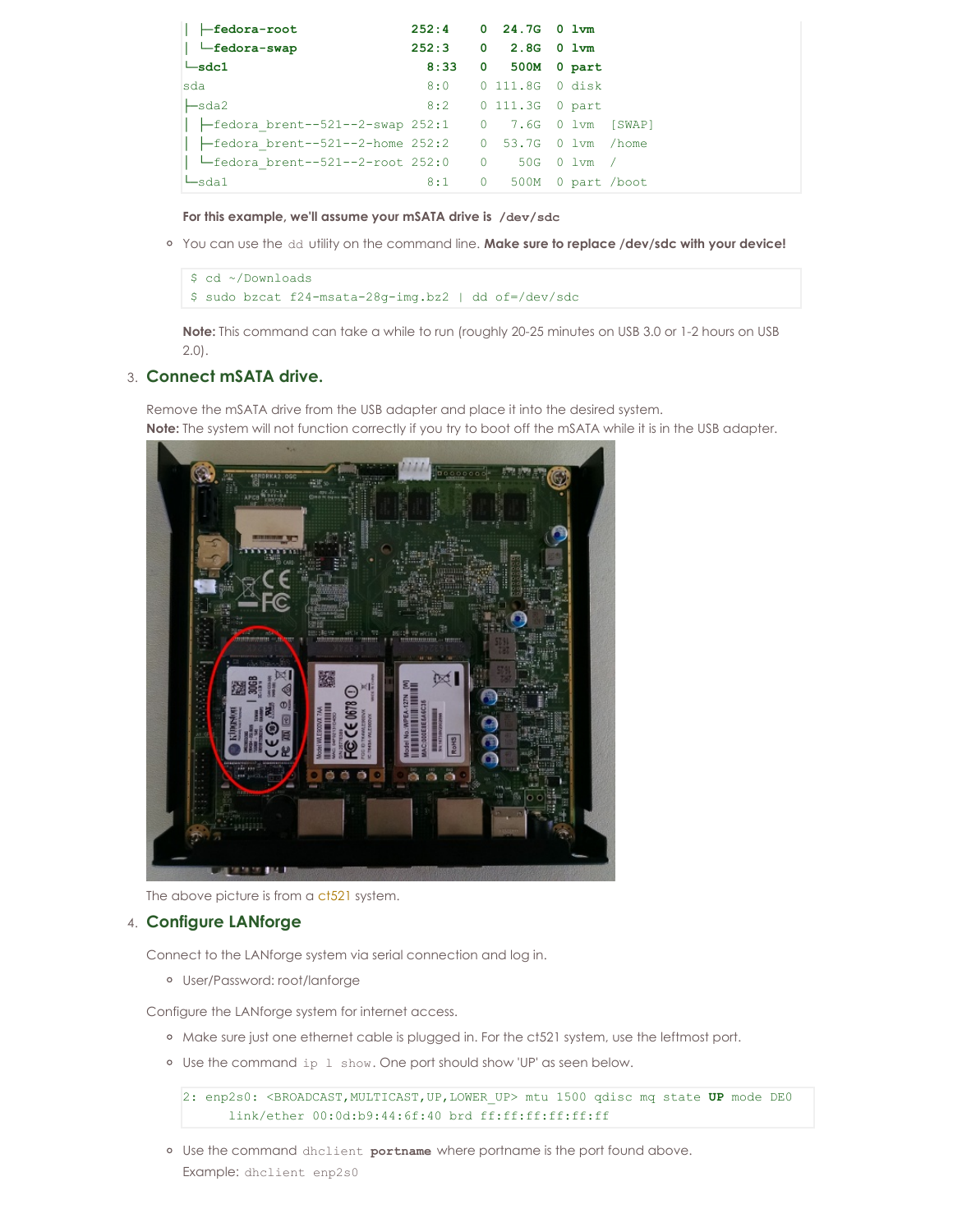Verify an IP was obtained with ifconfig **portname**. Example: ifconfig enp2s0

Update the system and reboot.

- dnf update -y
- reboot
- After rebooting you will need to run dhclient again to get an IP. dhclient enp2s0

Run the lf\_kinstall script to configure LANforge software.

- o In the serial terminal, copy and paste the below command. /root/lf\_kinstall.pl --lfver 5.3.6 --kver 4.9.27+ --do\_all\_ct --do\_sys\_reconfig
- Reboot the system after lf\_kinstall completes: reboot
- Run lf\_kinstall again with **do\_grub** option. This makes kernel options show up on boot. **Note:** The options should normally show up on the first If\_kinstall. We are currently looking into this. /root/lf\_kinstall.pl --lfver 5.3.6 --kver 4.9.27+ **--do\_grub**
- o Reboot the system once more: reboot

Install the LANforge license.

o The license can be installed via the management GUI under the Control->Install License file menu.

| 国<br>$\Box$ e $\mathbf{x}$<br>LANforge Manager Version(5.3.6)                                                                         |                                                                                                                 |                         |                                                              |                      |                  |        |                                                    |                     |                |                |                 |                |                       |
|---------------------------------------------------------------------------------------------------------------------------------------|-----------------------------------------------------------------------------------------------------------------|-------------------------|--------------------------------------------------------------|----------------------|------------------|--------|----------------------------------------------------|---------------------|----------------|----------------|-----------------|----------------|-----------------------|
| Reporting Tear-Off Info Plugins<br>Control                                                                                            |                                                                                                                 |                         |                                                              |                      |                  |        |                                                    |                     |                |                |                 |                |                       |
| Connect                                                                                                                               |                                                                                                                 |                         | <b>Refresh</b><br><b>HELP</b><br>Stop All<br>Restart Manager |                      |                  |        |                                                    |                     |                |                |                 |                |                       |
| <b>Disconnect</b>                                                                                                                     |                                                                                                                 |                         |                                                              |                      |                  |        |                                                    |                     |                |                |                 |                |                       |
| Resource Mar<br>Alerts<br><b>Test Group</b><br>Port Mar<br>vAP Stations<br>Messages<br>lest Mar<br>Event Log<br>Client Admin or Login |                                                                                                                 |                         |                                                              |                      |                  |        |                                                    |                     |                |                |                 |                |                       |
| L3 Endps<br>VoIP/RTP<br>VolP/RTP Endps<br>WanLinks<br>Armageddon<br>Attenuators<br>Debug                                              |                                                                                                                 |                         |                                                              |                      |                  |        |                                                    |                     | File-IO        |                |                 |                |                       |
|                                                                                                                                       | Preferences<br>Sniff Packets<br><b>Clear Counters</b><br><b>Delete</b><br>100.206:0.0<br><b>Reset Port</b><br>1 |                         |                                                              |                      |                  |        |                                                    |                     |                |                |                 |                |                       |
| Install License                                                                                                                       |                                                                                                                 |                         |                                                              |                      |                  |        |                                                    |                     |                |                |                 |                |                       |
| Shutdown Machine                                                                                                                      |                                                                                                                 |                         | (8 s)<br>Hium                                                | $\blacktriangledown$ | Apply            |        | τ                                                  | <b>View Details</b> | Create         |                | Modify          | Batch Modify   |                       |
| Exit                                                                                                                                  |                                                                                                                 |                         |                                                              |                      |                  |        | All Ethernet Interfaces (Ports) for all Resources. |                     |                |                |                 |                |                       |
|                                                                                                                                       |                                                                                                                 |                         |                                                              |                      |                  | Parent |                                                    |                     |                |                |                 |                |                       |
| Port                                                                                                                                  |                                                                                                                 | Pha Down                | IP                                                           | <b>SEC</b>           | Alias            | Dev    | <b>RX Bytes</b>                                    | <b>RX Pkts</b>      | Pps RX         | bps RX         | <b>TX Bytes</b> | <b>TX Pkts</b> | Pps TX                |
| 1.1.0                                                                                                                                 |                                                                                                                 | г                       | 192.168.100.1990                                             |                      | eth <sub>0</sub> |        | 99,329                                             | 928                 | $\overline{5}$ | 4,853          | 727,381         | 755            | $\vert 4 \vert$       |
| 1.1.1                                                                                                                                 | □                                                                                                               | Е                       | [0, 0, 0, 0]                                                 |                      | eth1             |        |                                                    |                     |                | $\Omega$       |                 | n              | $\overline{0}$        |
| 1.1.2                                                                                                                                 | г                                                                                                               | г                       | 0.0.0.0                                                      | lo.                  | eth <sub>2</sub> |        | $\Omega$                                           | O                   | $\Omega$       | $\Omega$       |                 | $\Omega$       | $\overline{O}$        |
| 1.1.3                                                                                                                                 |                                                                                                                 |                         | 0.0.0.0                                                      | lo                   | wiphy0           |        | $\Omega$                                           | $\Omega$            | $\Omega$       | $\Omega$       | $\Omega$        | $\Omega$       | 0                     |
| 1.1.4                                                                                                                                 |                                                                                                                 | г                       | 0.0.0.0                                                      | lo                   | wiphyl           |        | 0                                                  | O                   |                | Ō              | 0               | O              | $\overline{0}$        |
| 1.1.5                                                                                                                                 |                                                                                                                 | $\overline{\mathbf{v}}$ | 0.0.0.0                                                      | lo                   | wlan1            | wiphy1 | $\overline{0}$                                     | $\mathbf{O}$        | $\mathbf 0$    | 0              | $\mathbf{0}$    | $\Omega$       | $\overline{0}$        |
| 1.1.6                                                                                                                                 |                                                                                                                 | $\boldsymbol{\nu}$      | 0.0.0.0                                                      | lo                   | wlan0            | wiphy0 | $\overline{0}$                                     | $\overline{0}$      | $\overline{O}$ | $\overline{0}$ | $\overline{0}$  | $\Omega$       | $\overline{0}$        |
| 1.1.7                                                                                                                                 | $\overline{\mathbf{v}}$                                                                                         | г                       | 0.0.0.0                                                      | lo                   | enp2s0           |        | $\overline{0}$                                     | $\circ$             | $\circ$        | 0              | $\Omega$        | 0              | $\overline{0}$        |
| 1.1.8                                                                                                                                 | $\overline{\mathbf{v}}$                                                                                         | г                       | 0.0.0.0                                                      | lo                   | enp3s0           |        | $\overline{0}$                                     | $\overline{0}$      | $\overline{0}$ | $\overline{0}$ | $\circ$         | $\Omega$       | $\overline{0}$        |
|                                                                                                                                       |                                                                                                                 |                         |                                                              |                      |                  |        |                                                    |                     |                |                |                 |                |                       |
| $\left  \cdot \right $                                                                                                                |                                                                                                                 | Ш                       |                                                              |                      |                  |        |                                                    |                     |                |                |                 |                | $\blacktriangleright$ |
| Logged in to: 192.168.100.199:4002 as: Admin                                                                                          |                                                                                                                 |                         |                                                              |                      |                  |        |                                                    |                     |                |                |                 |                |                       |

Set firmware for ath10k radios (skip this step if there are no ath10k radios).

- <sup>o</sup> In the management GUI's **Port Mgr** tab, Modify the wiphy port of the ath10k radio(s).
- In the firmware tab, click **Customize Firmware** and then **Firmware Defaults for chipset: 988x**.